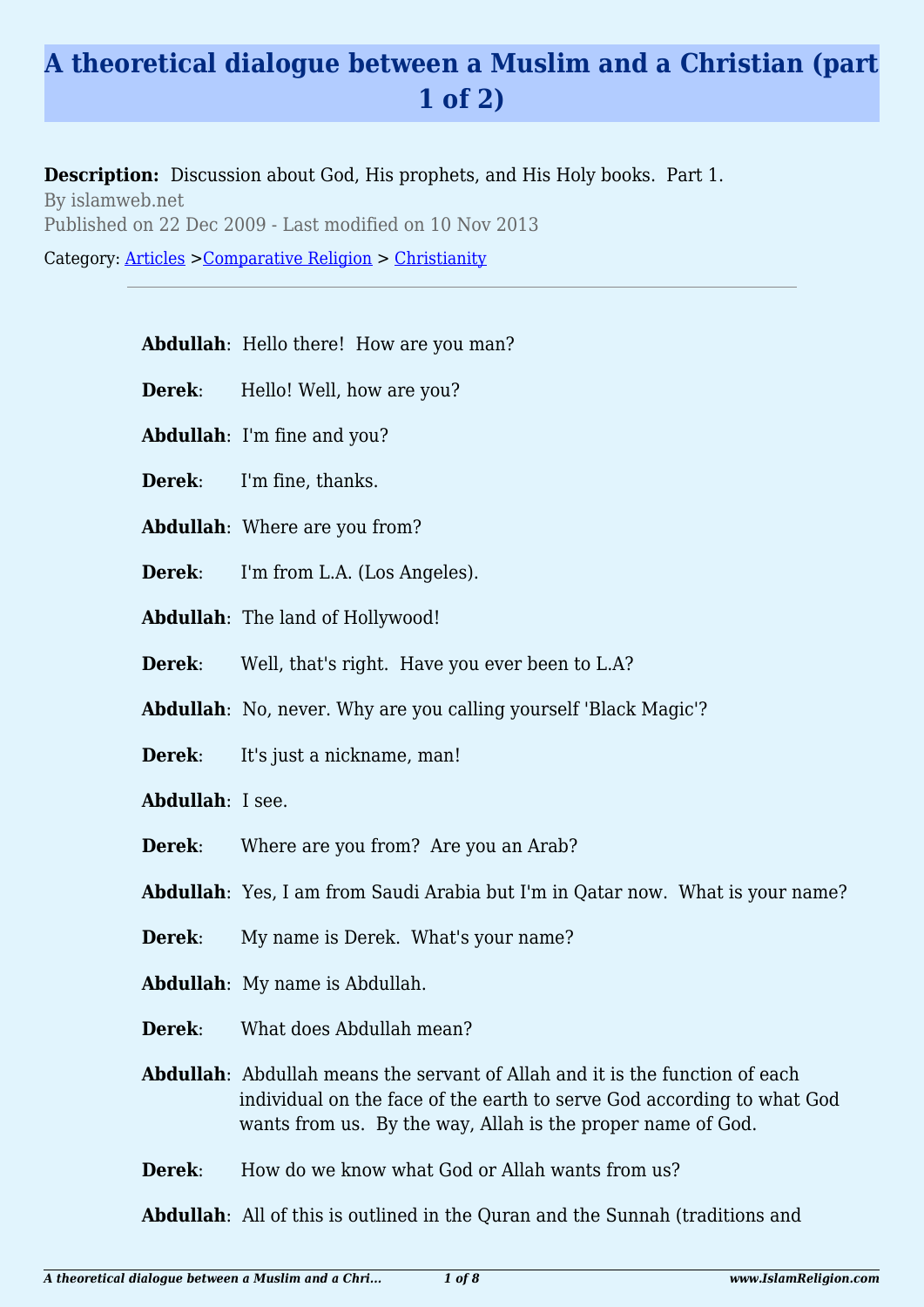approved actions of Prophet Muhammad, may the mercy and blessings of God be upon him). These are the two major sources of guidance in Islam. Could you please tell me more about yourself? How old are you?

- **Derek:** I am 19 years old, black and very much interested in knowing more about Islam. First of all, what should a person do or believe in, to become a Muslim?
- **Abdullah**: Very easy brother, you just say that there is no one worthy of worship but God and Muhammad is His Messenger, and you become Muslim.
- **Derek**: You mean Muhammad is his apostle? But as a Christian or non-Muslim, this sentence is not enough to make it clear to me.
- **Abdullah**: O.K. God sent Muhammad, as His last Prophet and Messenger and revealed the Quran to him as the final revelation to mankind. God said that He perfected His religion and called it Islam (see Quran 5:3). Islam means peaceful submission to the Will of God.
- **Derek**: I see.
- **Abdullah**: Yes, and unfortunately, most Christians don't know or they deny that the coming of Prophet Muhammad, is foretold in their scriptures (See Deuteronomy 18:18; 21:21; Psalms 118: 22-23; Isaiah 42:1-13; Habakuk 3:3-4; Matthew 21:42-43; John 14:12-17, 15:26,27; 16:5-16). Muslim theologians have stated that the person who is described by Jesus to come after him (in the above verses) is Muhammad.
- **Derek**: O.K. Fine, but why was there a need for another Prophet after Jesus and another revelation after the Bible?
- **Abdullah**: All of the Prophets came to teach their peoples the Oneness of God. In the case of Jesus he was only sent as Messenger to the lost sheep of the house of Israel (see Matt. 15:24). What happened was that all of these Prophets were not well received by the majority of the people. For instance, they started tampering with the teachings of Moses and Jesus, may God exalt their mention (see Quran 2:79). That is why God sent Muhammad, with the last Message, (i.e., the Quran), to bring all of mankind back to the belief in and worship of One God, without partners or intermediaries.
- **Derek:** Is the Quran similar to the Bible? I mean, what is it composed of?
- **Abdullah**: The Quran came as the last code emphasizing the same pure monotheistic teachings of Jesus defending all the previous pure teachings of monotheistic beliefs and clarifying who Jesus was and who his mother was, showing that they were no more than great people.
- **Derek:** O.K then, how can we be sure that the Quran has remained the same since the time of Prophet Muhammad, ?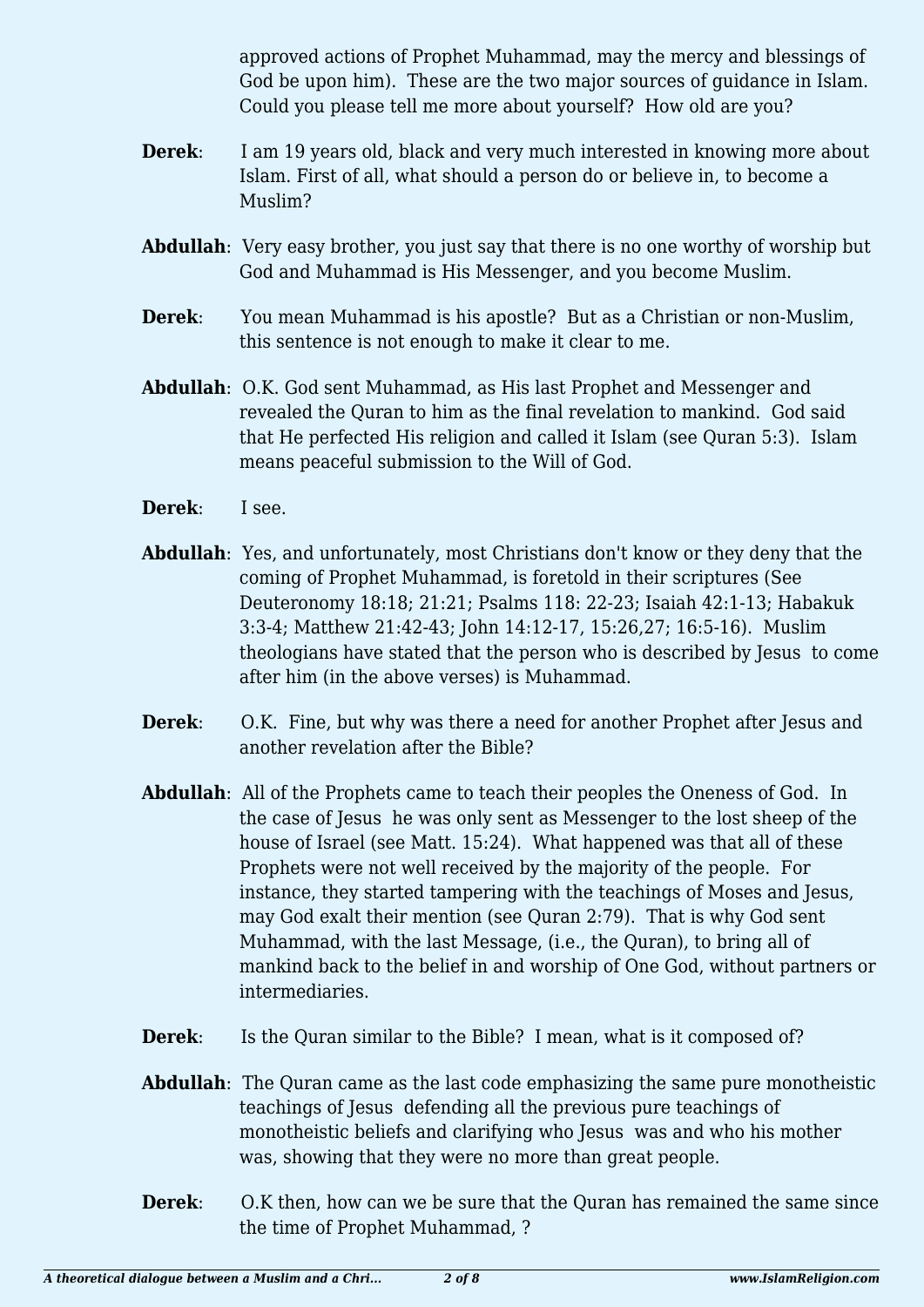- **Abdullah**: God Himself has guaranteed that He would guard the Quran and keep it free from corruption (see Quran 15:9). Hence, the real and pure words of God are found in the Quran which was revealed in Arabic, the language of the people of Muhammad. Since then, not an iota has changed. This is unlike what has happened in the other religions. For example, if you look at the Bible you find a lot of versions; the name Bible itself is indicative of those changes because Bible means a collection of books from different writers.
- **Derek**: But didn't God call it the Bible?
- **Abdullah**: God calls the Scripture revealed to Jesus "*Injeel*" in the Quran, for which the closest name in the Bible would be the word Gospel. The Bible was written many years after the time of Jesus in a language that was alien to Jesus -- it was Latin Vulgate, a language that he never spoke. Isn't this strange? Interestingly, most of what was written in the New Testament was authored by Paul, who, according to James, the brother of Jesus in the Bible, had a polluted mind because he changed and contradicted most of the teachings of Jesus .
- **Derek:** I think you know more about Christianity than the Pope does!
- **Abdullah**: You are wrong by saying that I know more than the Pope. I have simply investigated the Bible with an inquiring mind, which is something that all Christians should do.
- **Derek:** Is there any English version of the Holy Quran?
- Abdullah: There are many translations of the meanings of the Ouran. The Ouran was revealed in Arabic, which means that the words of Allah are in Arabic. The translations are the words of human beings relating to the meanings of the Quran to the non-Arabic speaking masses.
- **Derek:** How does the Quran define God to mankind or how does the Muslim perceive God?
- **Abdullah**: God is the One and Only True God, and the Creator of all. He does not beget nor is He begotten. He is unlike His creation in every respect. He is the All-Knowing, The Powerful, The Merciful, The Irresistible, and The King of kings.
- **Derek:** But it is somehow difficult for me to perceive God as being the same as His creatures.
- **Abdullah**: You are absolutely right to have difficulty perceiving this, because human beings have a limited capacity. This is why God sent revelations to His Prophets and Messengers to tell us who He is. So if you want to know who God is, just read the Quran.
- **Derek**: Christians believe that Jesus was sent for the salvation of all mankind. If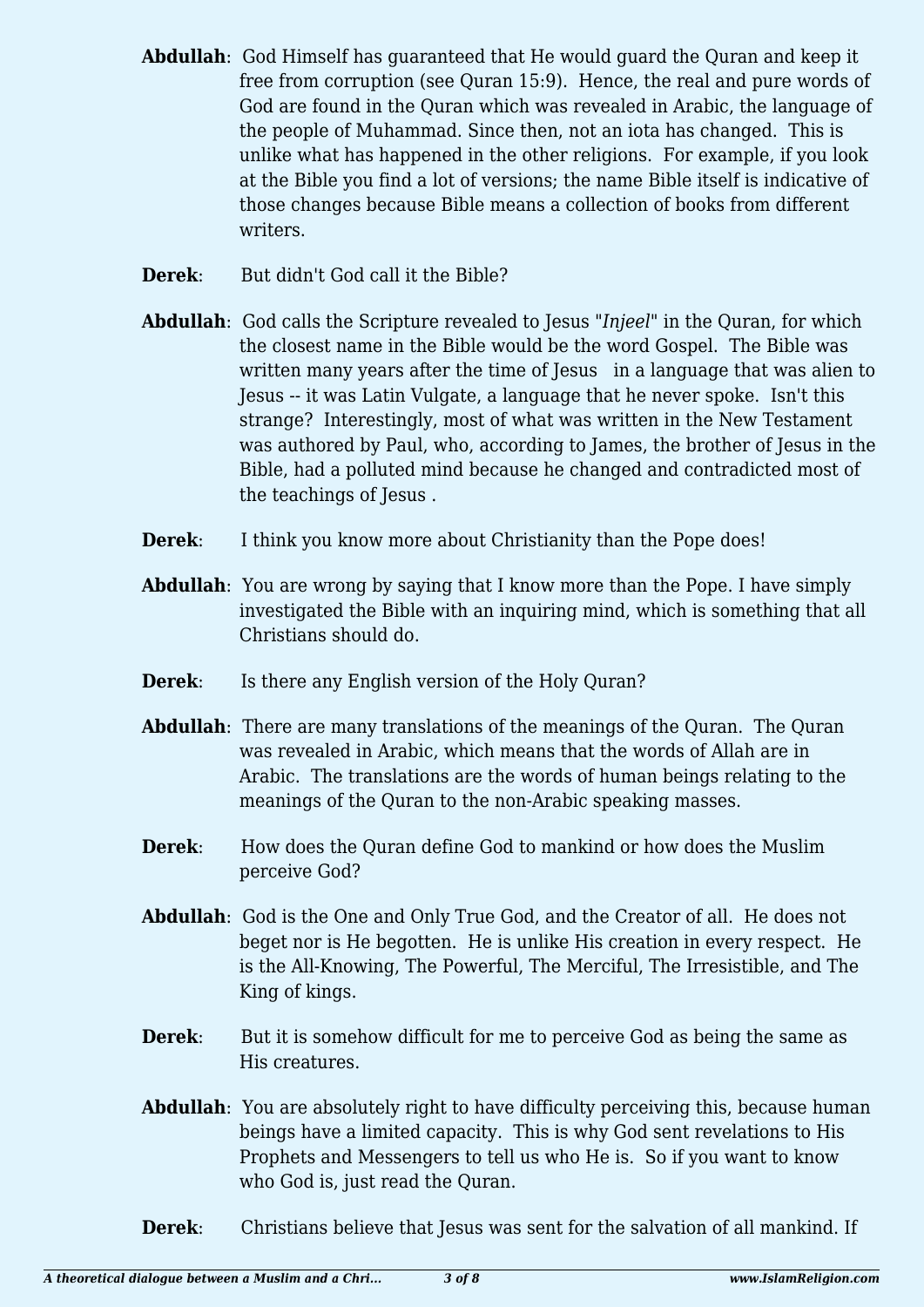this is not true, then the foundation of Christianity is faulty. Right? What do you think?

- **Abdullah**: That's correct. The Christians of today are following what Paul taught and also tend to follow what the priests tell them to do instead of following what Jesus said.
- **Derek:** Kindly explain the concept of salvation through the crucifixion of Jesus.
- **Abdullah**: In Christianity, the Doctrine of Original Sin is the reason that there is a need for salvation through Jesus' crucifixion. However, this doctrine was invented by Paul and it is strongly negated in the Old Testament (see Ezekiel 18:20, Jeremiah 31:30, Deut. 24:16). This doctrine is an attempt to escape the responsibility of righteousness with the belief that punishment is given to someone else to release us from our burden of sins (see Ephesians 1:7, Romans 4:25, 10:9,Corinthians 15:21). In the Quran, every soul is responsible for its own deeds, good or bad (see Quran 74:38, 41:46, 3:25, 6:154).
- **Derek**: What about the crucifixion itself?
- **Abdullah**: The Bible says Jesus cried out in a loud voice beseeching God for help on the cross: **"My God, my God, why hast thou forsaken me?" (Matt. 27:46)** Does that sound like Jesus to you?
- **Derek:** No, then what about Jesus' appearance to his disciples after the crucifixion?
- **Abdullah**: Jesus didn't die on the cross nor was he resurrected. If he were resurrected, then he would have come to his disciples in a spiritual body. As shown in Luke 24:36-43, he met them with his physical body after the event of his alleged crucifixion. In the Quran, it says that Jesus was not crucified, but it was someone else who was made to look like him (see Quran 4:156-158).
- **Derek:** How did the story of the crucifixion of Jesus get into the Bible then?
- **Abdullah**: Once again, Paul was responsible (see Timothy 2:8 and Romans 5:10).
- **Derek**: Well, I very deep in my heart, believe that God can never look like His creation nor does He do what they do. What I believe is that God is the Perfect One who is very much different from everything we see or touch. In other words, I think the writer can never look like his book.
- **Abdullah**: You are right. There is nothing comparable to God (see Ouran 112:4). The Prophets came with a very clear message to worship God alone, without any partners or intercessors. However, Paul took pagan beliefs and practices from the Romans and mixed them with the teachings of Jesus . Consequently, Paul was mostly responsible for elevating Jesus to the status of Son of God (see Acts. 9:20) and god.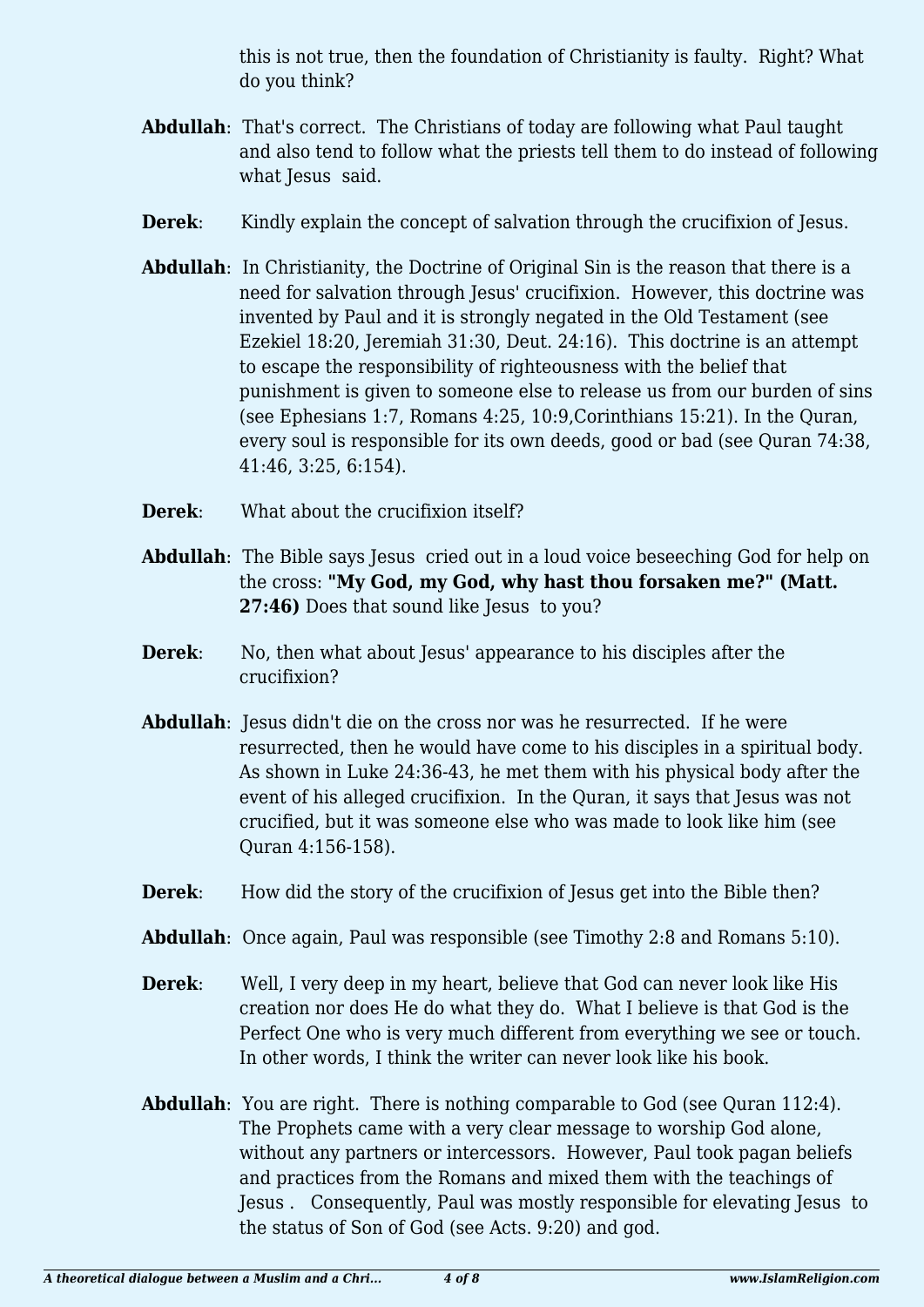- **Derek**: Yes. Now I remember. The first Commandments is: **"Hear, O Israel, the Lord our God is One Lord."**
- **Abdullah**: You're right. That's in Mark 12:29. Moreover, the Quran confirms that God is One (which means): **"Say He is Allah, the One and Only (God)." (Quran 112:1)**
- **Derek:** What you are saying makes perfect sense. This is just incredible! You mean that for almost 2000 years what the Christians have been following is wrong?

## **A theoretical dialogue between a Muslim and a Christian (part 2 of 2)**

**Description:** Expressions of truth and steps of conversion. Part 2. By islamweb.net Published on 28 Dec 2009 - Last modified on 10 Nov 2013

Category: [Articles](http://www.islamreligion.com/articles/) >[Comparative Religion](http://www.islamreligion.com/category/68/) > [Christianity](http://www.islamreligion.com/category/71/)

**Abdullah**: Yes, especially their misunderstanding of who Jesus was.

- **Derek:** Oh my God! I've been deceived! Really, I feel religiously raped. I have been fooled simply because I followed blindly the religion that I was born with and didn't take care to investigate it thoroughly. But still inside me there is something holding me back from accepting Islam, even though Islam is clearly the True Religion.
- **Abdullah**: Your last comment shows that you are a Muslim not a Christian and if you really love God and His Messenger Jesus you will follow Islam and Prophet Muhammad, may the mercy and blessings of God be upon him. Break this barrier inside you and come back to the way of your ancestors. You are now free because you are looking for the Truth and our great Prophet Jesus, told us that we should look for the Truth and the Truth will set us free. So you will be a free man as soon as you accept it. Be strong enough to accept Islam as the Truth, without any hesitation on your part and you will taste real freedom and real happiness that you have never tasted before.
- **Derek:** Frankly, I am concerned about the negative way Islam and Muslims are shown in the media. In the West, there is a stigma attached to being a Muslim and I'm not sure I'm ready to live with that stigma.

**Abdullah**: This is why I have chosen to tell people about the right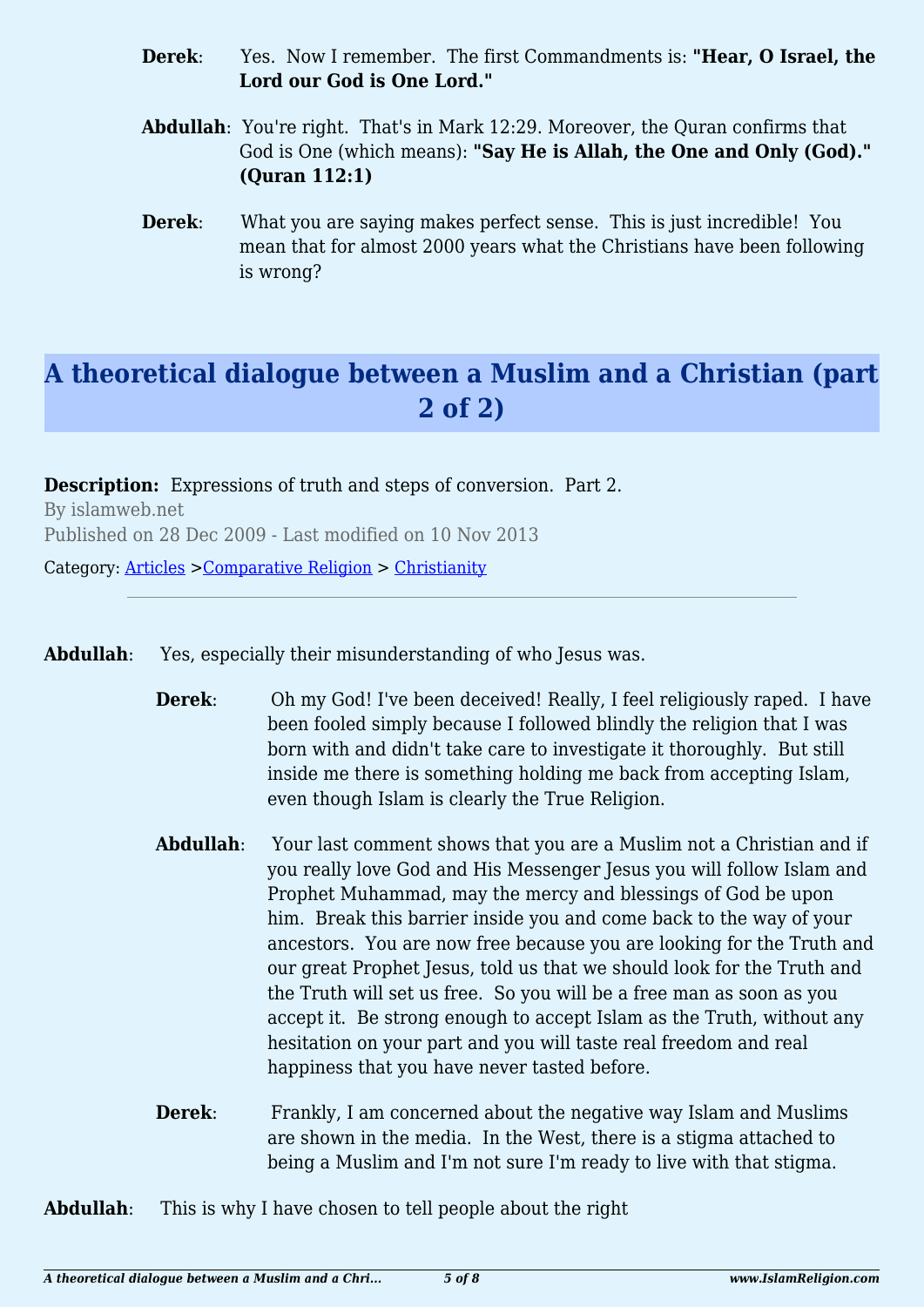picture of Islam.

- **Derek:** Then, what is the right picture of Islam?
	- **Abdullah**: The right picture of Islam is conveyed in the Ouran which is exemplified by Prophet Muhammad. The reality is that it is not fair to judge a religion by the actions of its followers alone, because there are good and bad followers in every religion. The correct thing to do is to judge a religion by its documented revelation from God and the Prophet who brought that revelation.
	- **Derek:** I see. I agree with you, but I'm still concerned about the reaction of my family and friends if they know that I am a Muslim.
	- **Abdullah**: Brother, on Judgment Day, no one will be able to help you, not even your father, mother or any of your friends (see Quran 31:33). So if you believe that Islam is the true religion, you should embrace it and live your life to please the One Who created you. Be an illuminating torch for them. Do not delay your coming to Islam. If you die before becoming a Muslim, then it's too late (see Quran 2:132, 3:102, 3:85). So grab this opportunity now. You can only remedy this pain inside you by becoming a Muslim and being able in the future, God willing, to come and perform pilgrimage (Hajj).
	- **Derek:** You are very wise man. I want to say that when I sometimes see on the satellite, especially in the season of Hajj, people of different colors and different races sitting side by side and praying to God, I feel a pain deep inside my heart and I feel something urging me to talk with someone to know more about that great religion that can gather all the races in the same place. Thanks to you, I have found that person. So please help me become a Muslim!
	- **Abdullah**: Brother, let us take it step by step. First, enter Islam by saying: *I bear witness that there is none worthy of worship except God (Allah), and I bear witness that Muhammad is his servant and Messenger. I bear witness that Jesus is His Prophet and Messenger. Let us say this again: I bear witness that there is none worthy of worship except God (Allah), and I bear witness that Muhammad is his servant and Messenger. I bear witness that Jesus is His Prophet and Messenger.*
	- **Derek:** I bear witness that there is none worthy of worship except God (Allah), and I bear witness that Muhammad is his servant and Messenger. I bear witness that Jesus is His Prophet and Messenger
	- **Abdullah**: By the way, Jesus' name is not Jesus. It is a Latinized name. His real name is 'Eesaa. Now you will say the same thing in Arabic, the language of the Quran. I will transliterate for you: *Ash'hadu an laa ilaahaa illAllah, wa ash'hadu anna Muhammadun rasoolullaah, wa ash'hadu anna 'Eesaa 'abdullaahi wa rasooluhu.*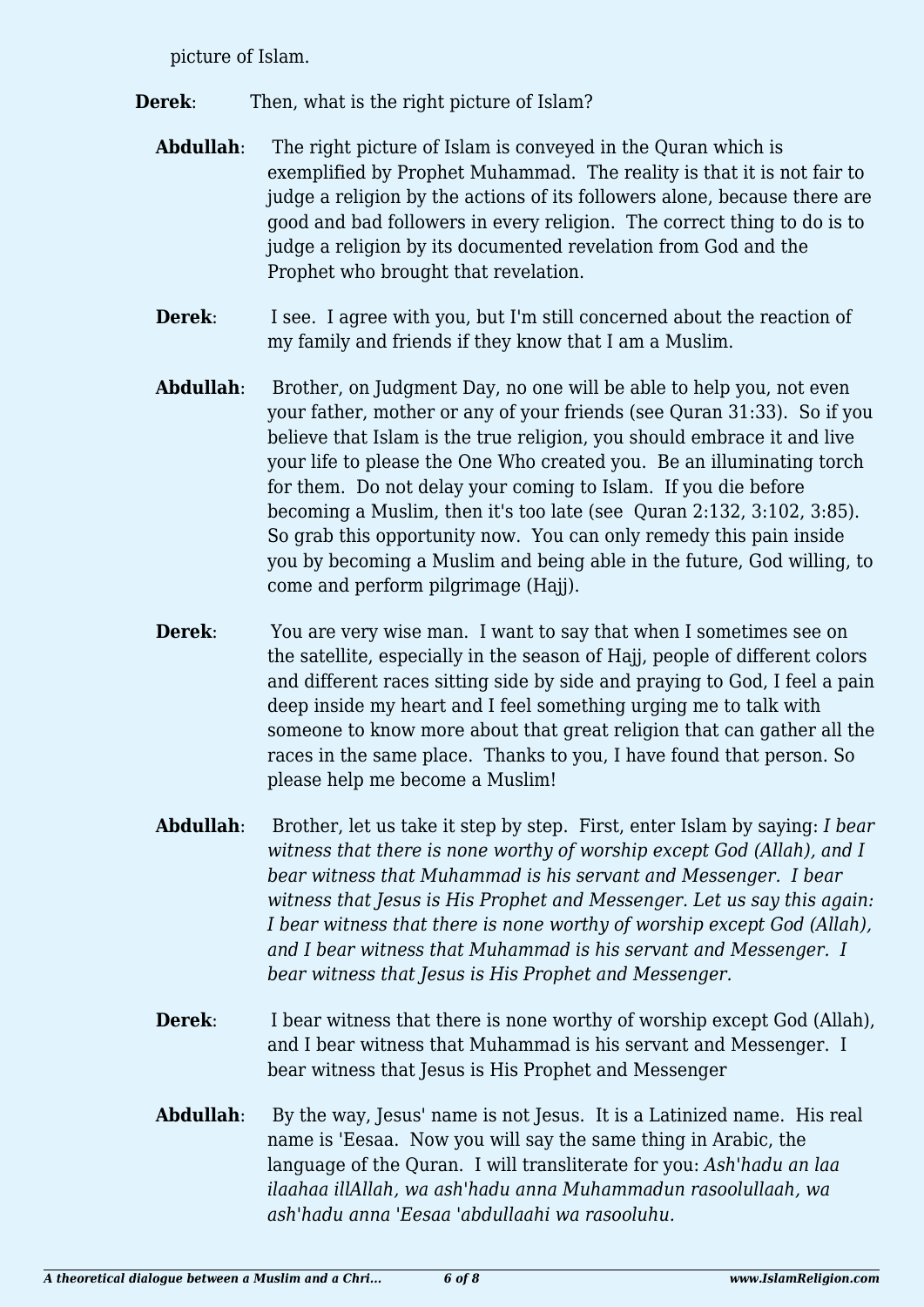- **Derek**: *Ash'hadu an laa ilaahaa illAllah, wa ash'hadu anna muhammadun rasoolullaah, wa ash'hadu anna 'Eesaa 'abdullaahi wa rasooluhu.*
- **Abdullah**: Brother, say God is the greatest because you are a Muslim now. You are not a Christian anymore. You are in the House of Islam. If I were with you, I would hug you as my brother in Islam. How do you feel now? A burden has been removed from you and you feel like you are so light. Isn't this right?
- **Derek:** If you were with me now, you would have seen my tears reaching my neck. You are a great brother. I feel that I have just come to life. This is exactly how I feel from now. I don't have to listen to the words of the priests in the church, who knowingly or unknowingly lead people astray. I hope to be a good servant of God.
- **Abdullah**: You know what came out of you was disbelief and it was replaced by belief. You are so clean now, because when someone embraces Islam sincerely, God forgives all of his past sins. So, go to an Islamic center that has Muslims from all over the world and announce your Islam there and continue to learn more about Islam from them. In addition, find a book on prayer in Islam and practice it. This is essential. Now after you are through with me, you must take a shower to purify yourself from previous wrong beliefs. Remember to stay away from bad company and be with righteous Muslim people. Also, beware of those so-called Muslims who call to nationalistic ideas or racial thoughts, which are rejected in Islam. I love you as a brother in Islam and I hope one day I will see you and hear your voice.
- **Derek:** I will for sure do what you have asked. And tomorrow I will go to the Islamic center. Thank you for showing me the Truth. I will do my best to meet people who know about Islam for sure. May God help you guide more and more people to the true word of God. There is no god but God (Allah) and Muhammad is his Messenger. Well it is as difficult for me as it is for you to leave you.
- **Abdullah**: Well brother, you will not leave me for a long time. I will soon be with you through my supplications, God willing. Pray for me, brother.
- **Derek:** Well, I thank you, I love you although I do not know you yet. But it is enough for me to remember that one day, a very dear man has picked me up from the mud of life. Please teach me another Islamic word in Arabic so as to make use of it in the Islamic center.
- **Abdullah**: *As-Salaamu 'Alaykum Warahmatullaahi Wabarakaatuh*

*and Astaghfirullaah*.

**Derek**: What do they mean?